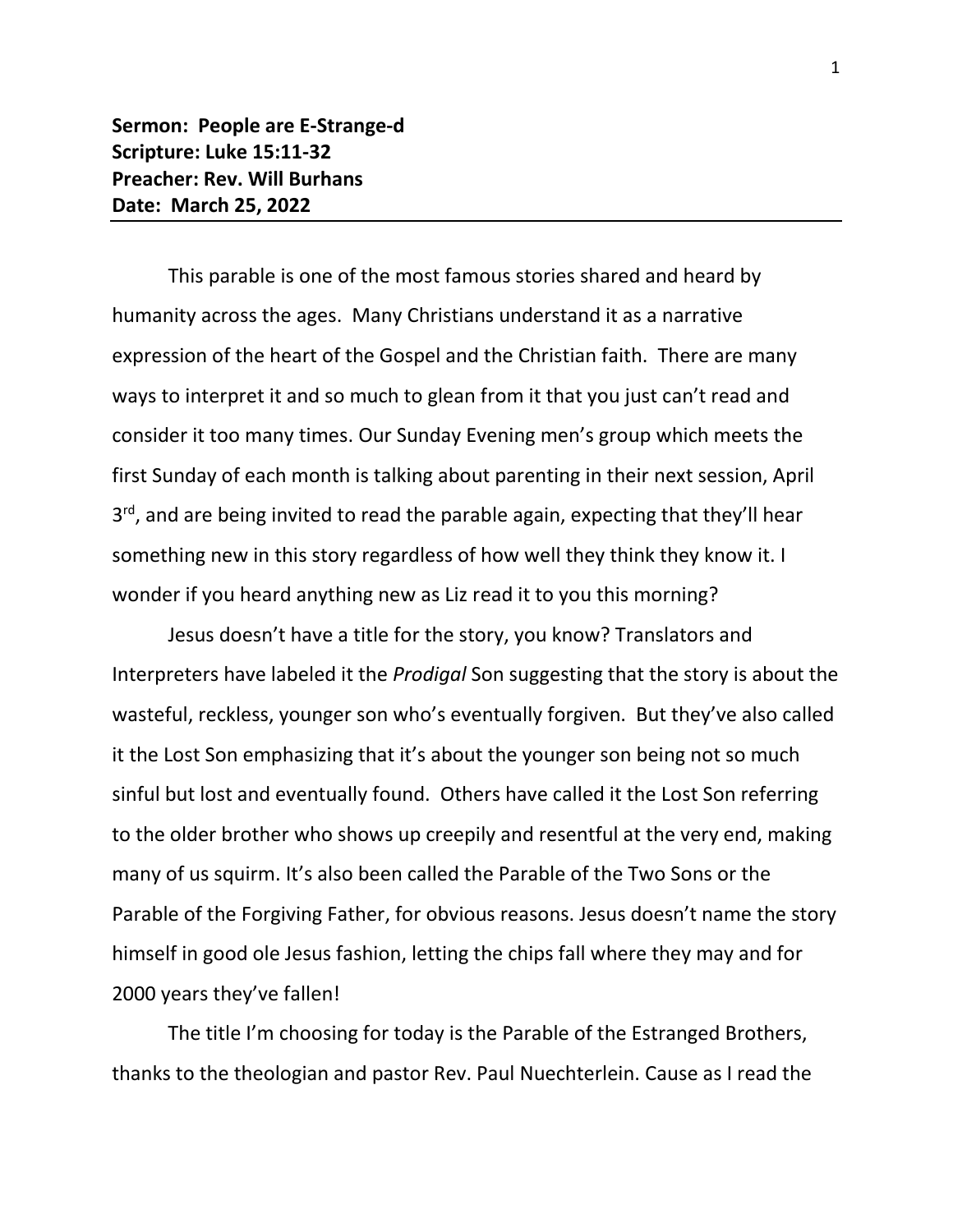parable again this week for the upteenth time, that's what stood out, that it's a story about estrangement and what a painful reality estrangement is in our lives. Could it be what all our pain revolves around? Which of course set me singing to myself – "People are strange, when you're a stranger, faces look ugly, when you're alone. Women seem wicked, when you're unwanted, streets are uneven when you are down… when you're strange, faces come out of the rain, when you're strange, no one remembers your name, when you're strange…" I'm sure that song came to your mind too?!

Estrangement. One of the many things that makes it so painful to witness what's going on in Ukraine is that they are family in many ways, aren't they, estranged siblings. And you know it's a central theme throughout the Old Testament, estrangement and specifically estranged brothers. Jesus is very aware of this when he tells his parable. When Adam and Eve fall in Genesis, the consequence is banishment or estrangement from the garden and the earth itself, having to toil with it to gain its harvest and then not only does Eve suffer at childbirth but her sons, the brothers Cain and Able become so estranged that one kills the other... and we are barely out of the first few pages of Genesis. Soon thereafter there's the story of Abraham who has Isaac and Ishmael, brothers who become estranged and many see the division between Jews, Christians, and Muslims traced back to this sibling estrangement. There's Jacob and Esau, right, when Jacob steals Esau's birthright from their father Isaac. There's Joseph and his brothers, Joseph who is loved most by his father and resented by his brothers especially when he receives the "technicolor dreamcoat" and that whole story of estrangement, rivalry, and violence. There's Moses and his brother Aaron who have their issues and tensions. There's David and his brothers when he as the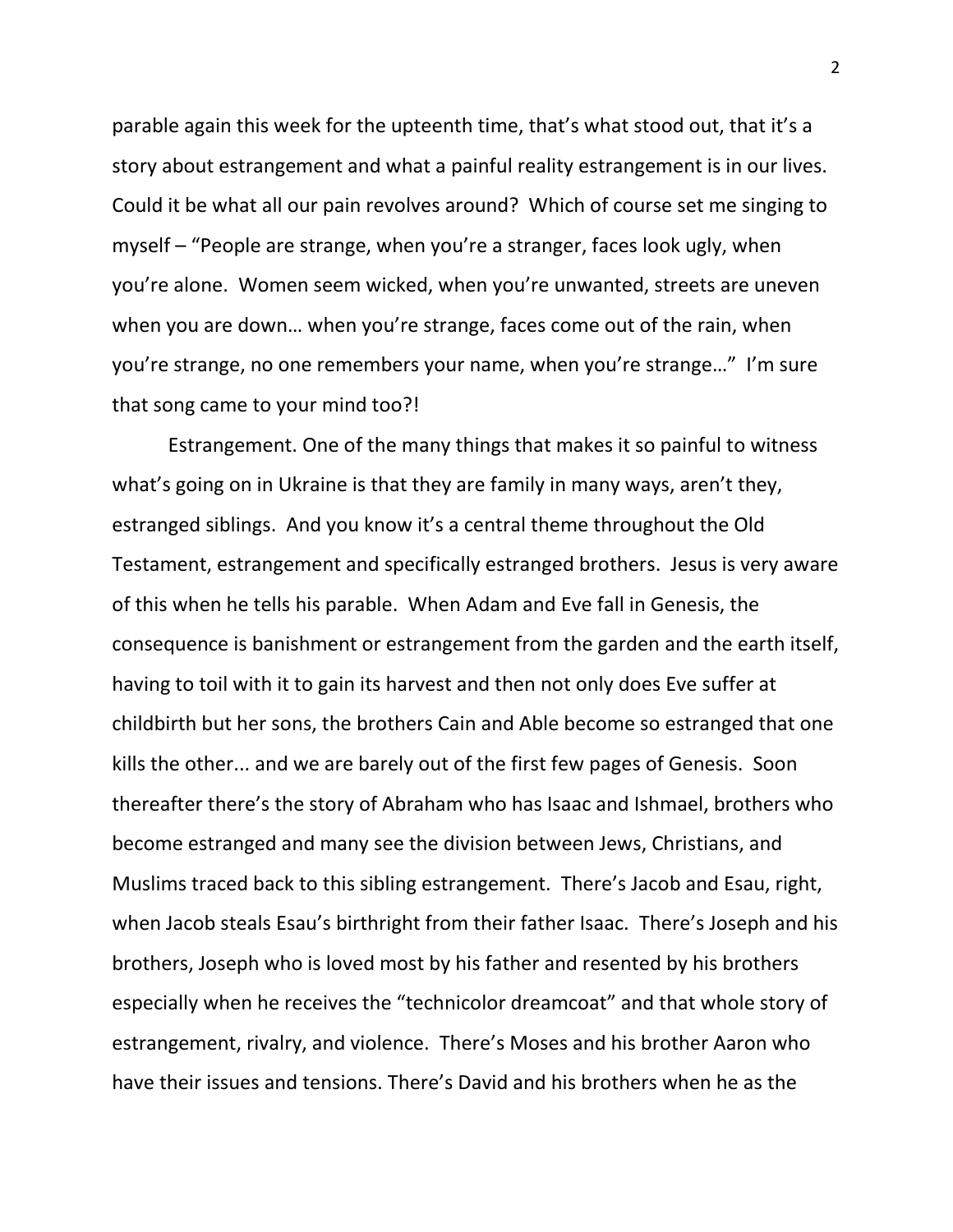youngest becomes king to the chagrin of his brothers. Notice something in all these tensions and estrangements that it's the younger brother getting what the older brother typically gets and deserves, and the older brothers resenting that. The first shall be last and the last first, the least will be greatest… Jesus' words resonate all through and when Jesus tells this story all these other stories would be buzzing in the ears of his first century Jewish listeners, the estrangement of brothers at the heart of human suffering and how God works through those tensions to advance God's purposes.

Where is the motif of estrangement touching your life right now? I dare say there are none sitting here among us that are not touched if not racked by the experience of estrangement at some level or another. Jesus' parable is rife with it. The younger son becomes estranged from his family in pursuit of filling the empty void within him, took his inheritance and squandered it on profligate living. What are we running off to and neglecting or rejecting as a result? What are the addictions that create estrangement in our lives – drug, drink, pornography of course are prevalent addictions in our society that devastate relationships but all of us have addictions at some level or another if not those – addiction to work and busy-ness, addiction to food or even exercise, addiction to the esteem and affirmation of others, addiction to worry and stress. The nature of any addiction is that they cause us to be estranged from our true selves and damage relationship with others and God.

The older brother's estrangement is more subtle and as a result in a certain way more insidious in his resentful fulfilling of duty. We can become estranged from ourselves and others and our God in the very effort to do everything right and follow all the rules and be good people when that becomes a feeding of our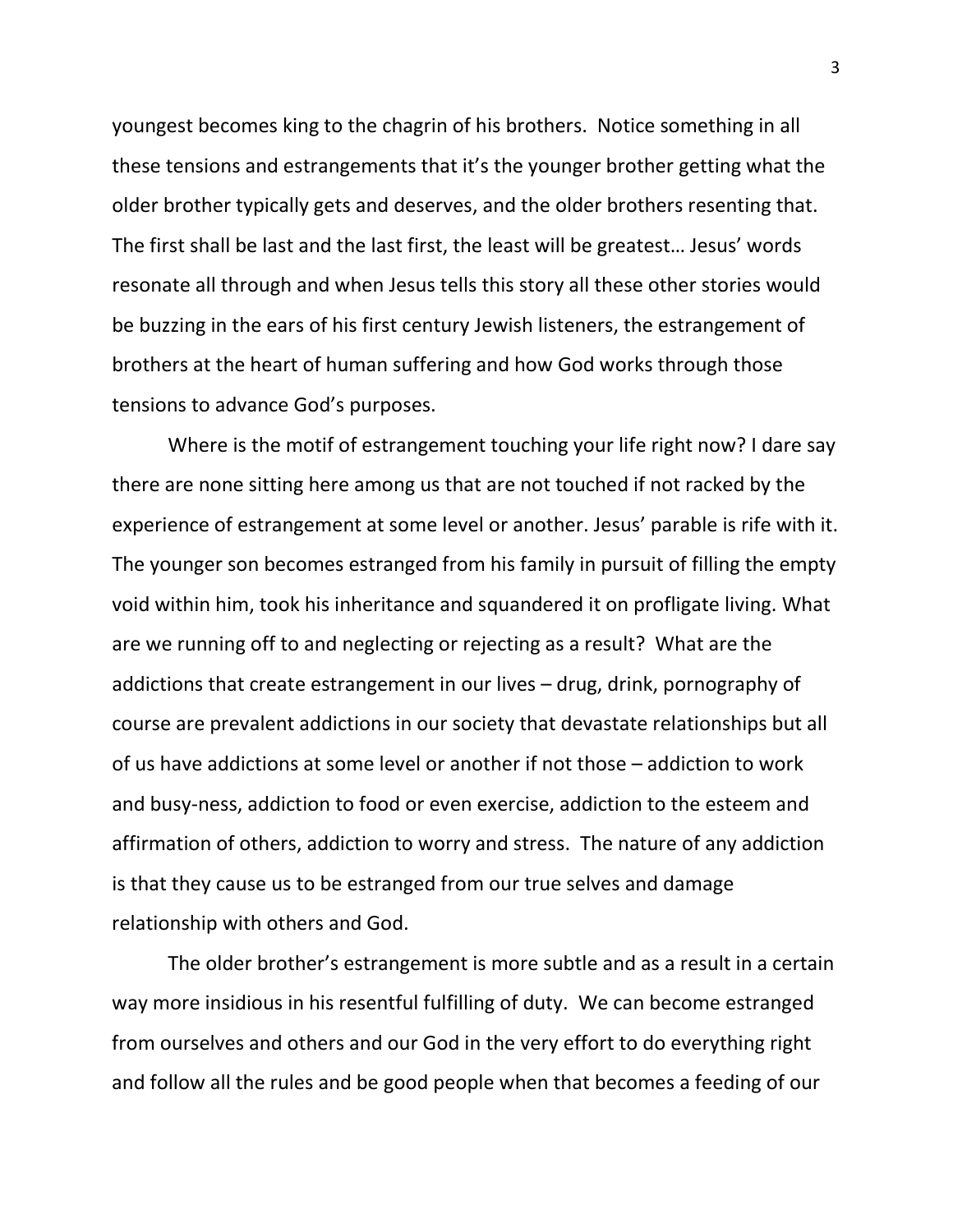own egos that get all caught up in our efforts and we're shocked suddenly by the enemies we've made of those not appreciating or deferring to us or trying as hard as we are.

I don't know if you can find your sore, tender spot of estrangement in any of that? If you can't and if you dare ask a loved one how you tend to separate yourself from others and I bet they'll illuminate you, if they dare.

But there's another sore spot of estrangement that many of you are suffering with, that is in certain ways the underlying threat that feeds all of our fear of estrangement and that's the final human estrangement of death. As much as we talk about a person's spirit still being with us and their memories alive and assurances of peace in the afterlife, those of us who have had a dear one close to us die know the pain and reality of what estrangement feels like. It feels so final and so complete, this last estrangement. It's maybe why the father came running so eagerly to receive the younger son because though his leaving had been so harsh and disrespectful, all of that is nothing when he sees his son returning, walking down the road to him, when he thought the estrangement had been forever. And when he's trying speak to the heart of the older brother, the father says just this – "your brother was dead but now he's alive, he was lost but now he's found! We had to celebrate and rejoice!" And I'm sorry for those of you who, unlike the Father, have not been able to greet your beloved returning, coming down the road and back to your home. What you would give to forgive everything and throw them a party again. How painful is that final estrangement of death.

It's what our Lenten season quite intentionally is leading us to, facing squarely death and one of the figures who models that for us is Mary Magdalene who was there as witness when they took Jesus, her beloved, down from the